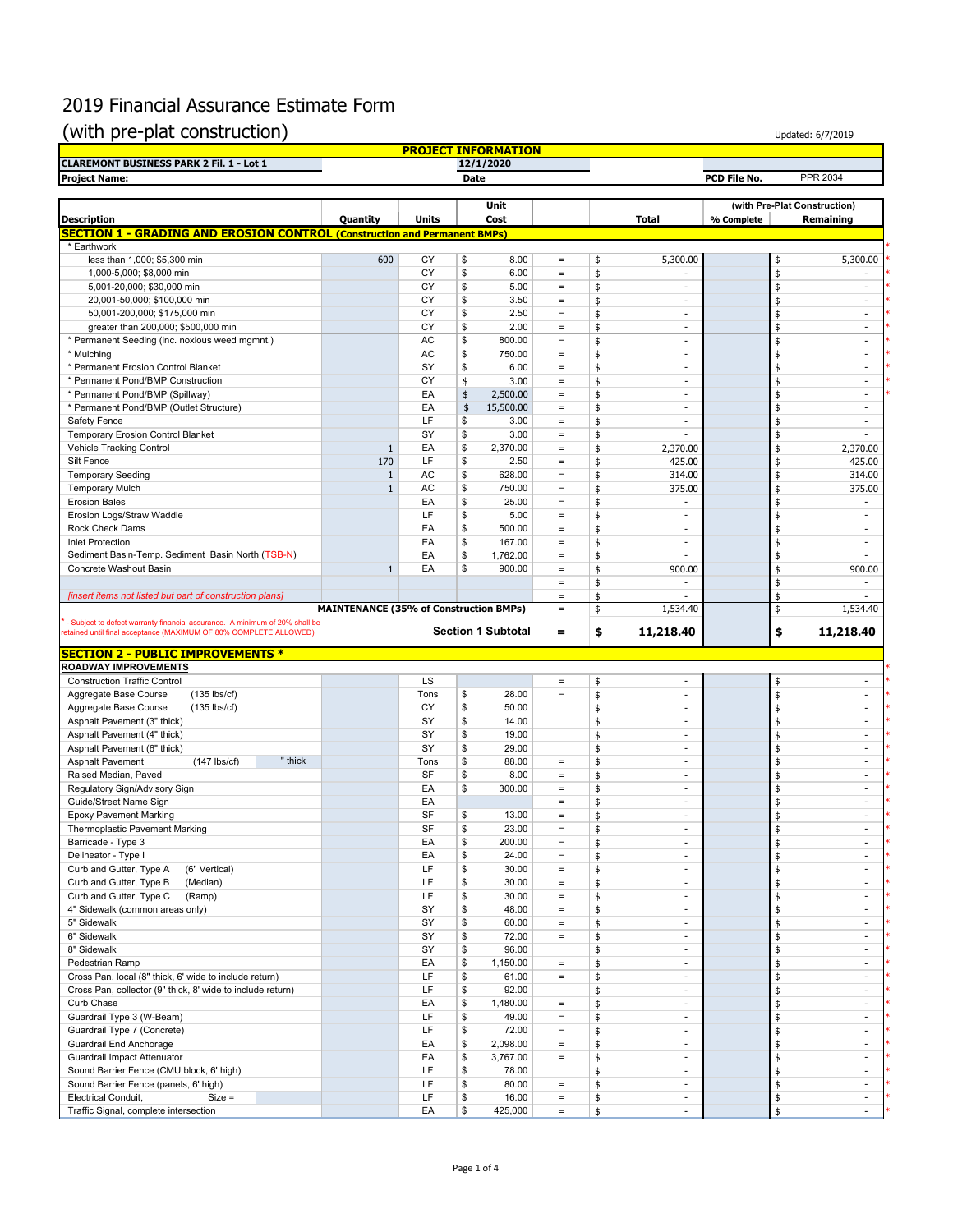|                                                                                 |          |           |                | <b>PROJECT INFORMATION</b> |                      |          |                                |                   |                              |                          |
|---------------------------------------------------------------------------------|----------|-----------|----------------|----------------------------|----------------------|----------|--------------------------------|-------------------|------------------------------|--------------------------|
| <b>CLAREMONT BUSINESS PARK 2 Fil. 1 - Lot 1</b>                                 |          |           |                | 12/1/2020                  |                      |          |                                |                   |                              |                          |
| <b>Project Name:</b>                                                            |          |           | Date           |                            |                      |          |                                | PCD File No. 2034 |                              |                          |
|                                                                                 |          |           |                |                            |                      |          |                                |                   |                              |                          |
|                                                                                 |          |           |                | <b>Unit</b>                |                      |          |                                |                   | (with Pre-Plat Construction) |                          |
| <b>Description</b>                                                              | Quantity | Units     |                | Cost                       |                      |          | Total                          | % Complete        | Remaining                    |                          |
|                                                                                 |          |           |                |                            | $\equiv$             | \$       | $\overline{\phantom{a}}$       |                   | \$                           | $\overline{\phantom{a}}$ |
| [insert items not listed but part of construction plans]                        |          |           |                |                            | $\equiv$             | \$       | $\overline{\phantom{a}}$       |                   | \$                           | $\overline{\phantom{a}}$ |
| <b>STORM DRAIN IMPROVEMENTS</b>                                                 |          | LF        |                |                            |                      |          |                                |                   |                              | $\overline{\phantom{a}}$ |
| Concrete Box Culvert (M Standard), Size ( W x H                                 |          | LF        |                |                            | $\equiv$             | \$       | $\overline{\phantom{a}}$<br>÷, |                   | \$                           | $\blacksquare$           |
| 18" Reinforced Concrete Pipe<br>24" Reinforced Concrete Pipe                    |          | LF        | \$<br>\$       | 65.00<br>78.00             | $\equiv$             | \$       | $\sim$                         |                   | \$<br>\$                     | $\sim$                   |
|                                                                                 |          | LF        | \$             |                            | $\equiv$             | \$<br>\$ | $\sim$                         |                   |                              | ×                        |
| 30" Reinforced Concrete Pipe<br>36" Reinforced Concrete Pipe                    |          | LF        | \$             | 97.00<br>120.00            | $\equiv$<br>$\equiv$ | \$       | ٠                              |                   | \$<br>\$                     | $\overline{\phantom{a}}$ |
| 42" Reinforced Concrete Pipe                                                    |          | LF        | \$             | 160.00                     | $\equiv$             | \$       | $\overline{\phantom{a}}$       |                   | \$                           | $\overline{\phantom{a}}$ |
| 48" Reinforced Concrete Pipe                                                    |          | LF        | \$             | 195.00                     | $\equiv$             | \$       | $\overline{\phantom{a}}$       |                   | \$                           | $\overline{\phantom{a}}$ |
| 54" Reinforced Concrete Pipe                                                    |          | LF        | \$             | 245.00                     | $\equiv$             | \$       | $\overline{\phantom{a}}$       |                   | \$                           | $\overline{\phantom{a}}$ |
| 60" Reinforced Concrete Pipe                                                    |          | LF        | \$             | 288.00                     | $\equiv$             | \$       | $\overline{\phantom{a}}$       |                   | \$                           | $\sim$                   |
| 66" Reinforced Concrete Pipe                                                    |          | LF        | \$             | 332.00                     | $\,=\,$              | \$       | $\overline{\phantom{a}}$       |                   | \$                           | $\overline{\phantom{a}}$ |
| 72" Reinforced Concrete Pipe                                                    |          | LF        | \$             | 380.00                     | $\equiv$             | \$       | $\overline{\phantom{a}}$       |                   | \$                           | $\overline{\phantom{a}}$ |
| 18" Corrugated Steel Pipe                                                       |          | LF        | \$             | 84.00                      | $\equiv$             | \$       | ÷                              |                   | \$                           | ×                        |
| 24" Corrugated Steel Pipe                                                       |          | LF        | \$             | 96.00                      | $\equiv$             | \$       | $\overline{\phantom{a}}$       |                   | \$                           | $\sim$                   |
| 30" Corrugated Steel Pipe                                                       |          | LF        | \$             | 122.00                     | $\equiv$             | \$       | $\sim$                         |                   | \$                           | ÷.                       |
| 36" Corrugated Steel Pipe                                                       |          | LF        | \$             | 147.00                     | $\equiv$             | \$       | $\overline{\phantom{a}}$       |                   | \$                           | $\overline{a}$           |
| 42" Corrugated Steel Pipe                                                       |          | LF        | \$             | 168.00                     | $\equiv$             | \$       | $\sim$                         |                   | \$                           | $\overline{\phantom{a}}$ |
| 48" Corrugated Steel Pipe                                                       |          | LF        | \$             | 178.00                     | $\equiv$             | \$       | $\overline{\phantom{a}}$       |                   | \$                           | $\sim$                   |
| 54" Corrugated Steel Pipe                                                       |          | LF        | \$             | 260.00                     | $\equiv$             | \$       | $\overline{\phantom{a}}$       |                   | \$                           | $\overline{\phantom{a}}$ |
| 60" Corrugated Steel Pipe                                                       |          | LF        | \$             | 280.00                     | $\equiv$             | \$       | $\overline{\phantom{a}}$       |                   | \$                           | $\frac{1}{2}$            |
| 66" Corrugated Steel Pipe                                                       |          | LF        | \$             | 340.00                     | $\equiv$             | \$       | $\sim$                         |                   | \$                           | $\overline{\phantom{a}}$ |
| 72" Corrugated Steel Pipe                                                       |          | LF        | \$             | 400.00                     | $\equiv$             | \$       | $\sim$                         |                   | \$                           | $\overline{\phantom{a}}$ |
| 78" Corrugated Steel Pipe                                                       |          | LF        | \$             | 460.00                     | $\equiv$             | \$       | $\sim$                         |                   | \$                           | $\sim$                   |
| 84" Corrugated Steel Pipe                                                       |          | LF        | \$             | 550.00                     | $\equiv$             | \$       | $\overline{\phantom{a}}$       |                   | \$                           | $\overline{a}$           |
| Flared End Section (FES) RCP Size =                                             |          |           |                |                            |                      |          |                                |                   |                              |                          |
| (unit $cost = 6x$ pipe unit $cost$ )                                            |          | EA        |                |                            | $\equiv$             | \$       | $\blacksquare$                 |                   | \$                           |                          |
| Flared End Section (FES) CSP Size =<br>24"                                      |          |           | \$             | 520.00                     | $\equiv$             | \$       |                                |                   | \$                           |                          |
| (unit $cost = 6x$ pipe unit $cost$ )<br>Flared End Section (FES) CSP TSB-N Size |          | EA        |                |                            |                      |          |                                |                   |                              |                          |
|                                                                                 |          |           | \$             | 520.00                     | $\equiv$             | \$       | $\overline{\phantom{a}}$       |                   | \$                           |                          |
| 24"<br>(unit $cost = 6x$ pipe unit $cost$ )                                     |          | EA        |                |                            |                      |          |                                |                   |                              |                          |
| End Treatment- Headwall                                                         |          | EA        |                |                            | $\equiv$             | \$       | $\overline{\phantom{a}}$       |                   | \$                           | $\overline{\phantom{a}}$ |
| End Treatment- Wingwall                                                         |          | EA        |                |                            | $\equiv$             | \$       | $\sim$                         |                   | \$                           | ×.                       |
| End Treatment - Cutoff Wall                                                     |          | EA        |                |                            | $\qquad \qquad =$    | \$       | $\sim$                         |                   | \$                           | ×                        |
| Curb Inlet (Type R) L=5',<br>Depth $<$ 5'                                       |          | EA        | \$             | 5,542.00                   | $\equiv$             | \$       | ٠                              |                   | \$                           | $\overline{\phantom{a}}$ |
| Curb Inlet (Type R) L=5',<br>$5' \leq$ Depth < 10'                              |          | EA        | \$             | 7,188.00                   | $\equiv$             | \$       | $\overline{\phantom{a}}$       |                   | \$                           | $\overline{\phantom{a}}$ |
| Curb Inlet (Type R) L =5',<br>$10' \leq$ Depth < 15'                            |          | EA        | \$             | 8,345.00                   | $\equiv$             | \$       | $\overline{\phantom{a}}$       |                   | \$                           | $\overline{\phantom{a}}$ |
| Curb Inlet (Type R) L =10',<br>Depth $<$ 5'                                     |          | EA        | \$             | 7,627.00                   | $\equiv$             | \$       | $\overline{\phantom{a}}$       |                   | \$                           | $\sim$                   |
| Curb Inlet (Type R) L =10',<br>$5' \le$ Depth < 10'                             |          | EA        | \$             | 7,861.00                   | $\equiv$             | \$       | $\overline{\phantom{a}}$       |                   | \$                           | $\sim$                   |
| Curb Inlet (Type R) L =10',<br>$10' \leq$ Depth < 15'                           |          | EA        | \$             | 9,841.00                   | $\,=\,$              | \$       | $\overline{\phantom{a}}$       |                   | \$                           | $\overline{\phantom{a}}$ |
| Depth $<$ 5'<br>Curb Inlet (Type R) $L = 15'$ ,                                 |          | EA        | \$             | 9,918.00                   | $\equiv$             | \$       | $\overline{\phantom{a}}$       |                   | \$                           | $\overline{\phantom{a}}$ |
| Curb Inlet (Type R) L =15',<br>$5' \leq$ Depth < 10'                            |          | EA        | \$             | 10,633.00                  | $\equiv$             | \$       | $\sim$                         |                   | \$                           | ×                        |
| Curb Inlet (Type R) L =15',<br>$10' \leq$ Depth < 15'                           |          | EA        | \$             | 11,627.00                  | $\equiv$             | \$       | $\overline{\phantom{a}}$       |                   | \$                           | $\sim$                   |
| Depth $<$ 5'<br>Curb Inlet (Type R) L = 20',                                    |          | EA        | \$             | 10,570.00                  | $\equiv$             | \$       | $\sim$                         |                   | \$                           | $\sim$                   |
| Curb Inlet (Type R) L = 20',<br>$5' \leq$ Depth < 10'                           |          | EA        | \$             | 11,667.00                  | $\equiv$             | \$       |                                |                   | \$                           |                          |
| Grated Inlet (Type C),<br>Depth $<$ 5'                                          |          | EA        | \$             | 4,640.00                   | $\equiv$             | \$       | ٠                              |                   | \$                           | $\overline{\phantom{a}}$ |
| Grated Inlet (Type D),<br>Depth $<$ 5'                                          |          | EA        | \$             | 5,731.00                   | $\equiv$             | \$       | $\sim$                         |                   | \$                           | ×.                       |
| Storm Sewer Manhole, Box Base (Type I)                                          |          | EA        | \$             | 11,627.00                  | $\equiv$             | \$       | $\blacksquare$                 |                   | \$                           | $\sim$                   |
| Storm Sewer Manhole, Slab Base (Type II)                                        |          | EA        | \$             | 6,395.00                   | $\equiv$             | \$       | $\overline{\phantom{a}}$       |                   | \$                           | $\overline{\phantom{a}}$ |
| Storm Sewer Manhole, Slab Base (Type II) TSB-N                                  |          | EA        | \$             | 6,395.00                   | $\equiv$             | \$       | $\overline{\phantom{a}}$       |                   | \$                           | $\overline{\phantom{a}}$ |
| Geotextile (Erosion Control) TSB-N                                              |          | SY        | \$             | 6.00                       | $\equiv$             | \$       | $\sim$                         |                   | \$                           | ×                        |
| Geotextile (Erosion Control)                                                    |          | SY        | \$             | 6.00                       | $=$                  | \$       | $\sim$                         |                   | \$                           | $\sim$                   |
| Rip Rap, d50 size from 6" to 24"                                                |          | Tons      | \$             | 80.00                      | $\equiv$             | \$       | $\overline{\phantom{a}}$       |                   | \$                           | $\overline{\phantom{a}}$ |
| Rip Rap, Grouted                                                                |          | Tons      | \$             | 95.00                      | $\equiv$             | \$       | $\overline{\phantom{a}}$       |                   | \$                           | $\overline{\phantom{a}}$ |
| Drainage Channel Construction, Size (W x H)                                     |          | LF        |                |                            | $\equiv$             | \$       | $\sim$                         |                   | \$                           | $\sim$                   |
| Drainage Channel Lining, Concrete                                               |          | CY        | \$             | 570.00                     | $\equiv$             | \$       | ×.                             |                   | \$                           | ×.                       |
| Drainage Channel Lining, Rip Rap                                                |          | СY        | \$             | 112.00                     | $\equiv$             | \$       | $\overline{\phantom{a}}$       |                   | \$                           | $\overline{\phantom{a}}$ |
| Drainage Channel Lining, Grass                                                  |          | AC        | \$             | 1,469.00                   | $\equiv$             | \$       | $\overline{\phantom{a}}$       |                   | \$                           | $\overline{\phantom{a}}$ |
| Drainage Channel Lining, Other Stabilization                                    |          |           |                |                            | $\equiv$             | \$       | $\sim$                         |                   | \$                           | $\overline{\phantom{a}}$ |
| 18" PP                                                                          |          | LF        | \$             | 40.00                      | $\equiv$             | \$       | $\sim$                         |                   | \$                           | ×                        |
| 24" PP                                                                          |          | LF        | $$\mathbb{S}$$ | 48.00                      |                      | \$       | $\overline{\phantom{a}}$       |                   | \$                           | $\overline{\phantom{a}}$ |
| 24" PP TSB-N                                                                    |          | LF        | \$             | 48.00                      |                      | \$       | $\overline{\phantom{a}}$       |                   | \$                           | $\overline{\phantom{a}}$ |
| 30" PP                                                                          |          | <b>LF</b> | $$\mathbb{S}$$ | 65.00                      |                      | \$       | $\overline{\phantom{a}}$       |                   | \$                           | $\overline{\phantom{a}}$ |
| [insert items not listed but part of construction plans]                        |          |           |                |                            | $\equiv$             | \$       | $\overline{\phantom{a}}$       |                   | \$                           | $\overline{\phantom{a}}$ |
| - Subject to defect warranty financial assurance. A minimum of 20% shall be     |          |           |                |                            |                      |          |                                |                   |                              |                          |
| etained until final acceptance (MAXIMUM OF 80% COMPLETE ALLOWED)                |          |           |                | <b>Section 2 Subtotal</b>  | $=$                  | \$       | ۰                              |                   | \$                           |                          |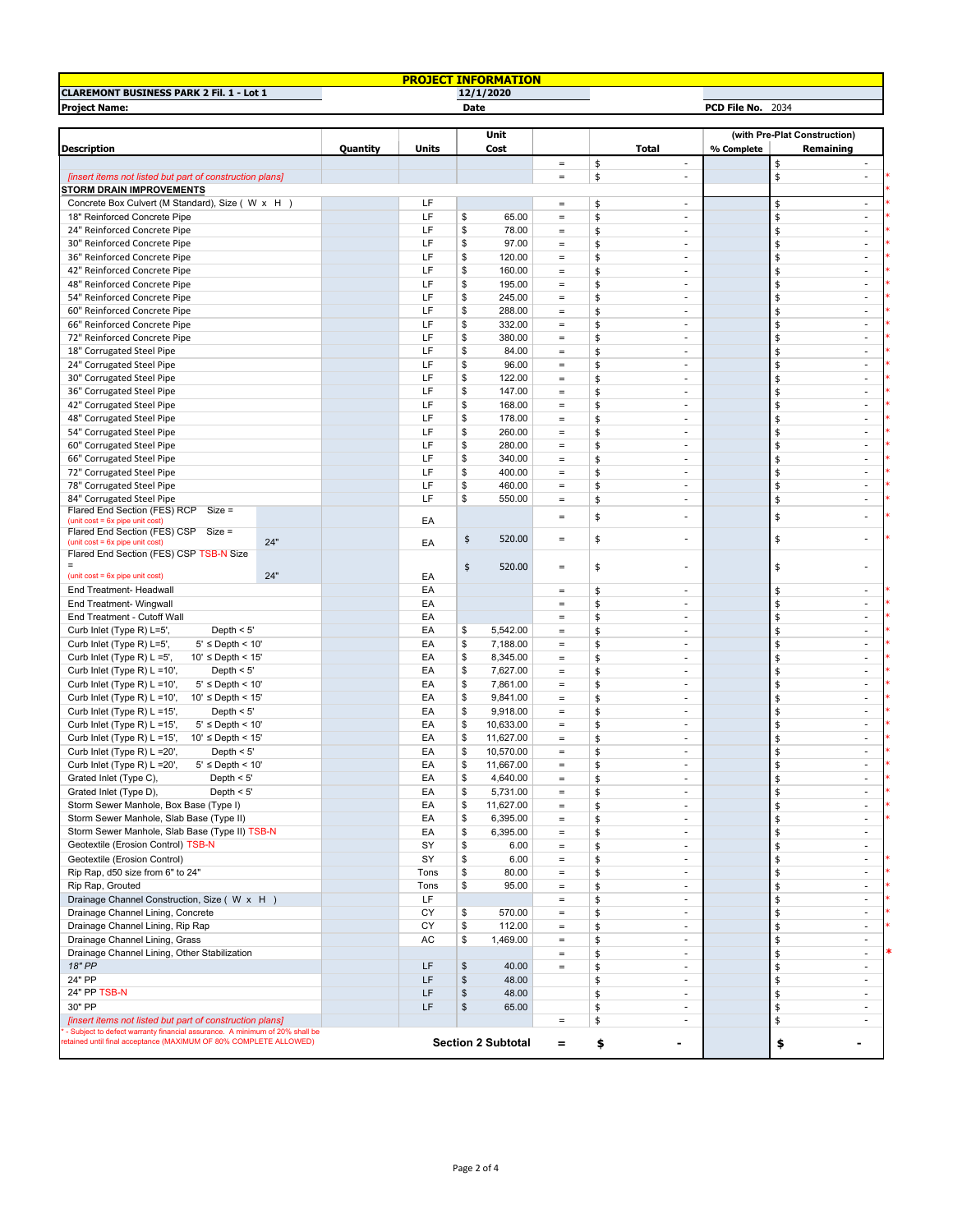|                                                                                                      |                                                                   | <b>PROJECT INFORMATION</b> |              |                           |                   |    |                          |            |                              |                |
|------------------------------------------------------------------------------------------------------|-------------------------------------------------------------------|----------------------------|--------------|---------------------------|-------------------|----|--------------------------|------------|------------------------------|----------------|
| <b>CLAREMONT BUSINESS PARK 2 Fil. 1 - Lot 1</b>                                                      |                                                                   |                            |              | 12/1/2020                 |                   |    |                          |            |                              |                |
| <b>Project Name:</b>                                                                                 | <b>Date</b>                                                       |                            |              |                           | PCD File No. 2034 |    |                          |            |                              |                |
|                                                                                                      |                                                                   |                            |              |                           |                   |    |                          |            |                              |                |
|                                                                                                      |                                                                   |                            |              | Unit                      |                   |    |                          |            | (with Pre-Plat Construction) |                |
| <b>Description</b>                                                                                   | <b>Quantity</b>                                                   | <b>Units</b>               |              | Cost                      |                   |    | Total                    | % Complete |                              | Remaining      |
| <b>SECTION 3 - COMMON DEVELOPMENT IMPROVEMENTS (Private or District and NOT Maintained by EPC)**</b> |                                                                   |                            |              |                           |                   |    |                          |            |                              |                |
| <b>ROADWAY IMPROVEMENTS</b>                                                                          |                                                                   |                            |              |                           |                   |    |                          |            |                              |                |
|                                                                                                      |                                                                   |                            |              |                           | $\equiv$          | \$ | $\mathbf{r}$             |            | \$                           |                |
|                                                                                                      |                                                                   |                            |              |                           | $\qquad \qquad =$ | \$ | ÷                        |            | \$                           |                |
|                                                                                                      |                                                                   |                            |              |                           | $\equiv$          | \$ | $\sim$                   |            | \$                           |                |
|                                                                                                      |                                                                   |                            |              |                           | $\equiv$          | \$ | $\overline{\phantom{a}}$ |            | \$                           |                |
|                                                                                                      |                                                                   |                            |              |                           | $\equiv$          | \$ | $\sim$                   |            | \$                           |                |
|                                                                                                      |                                                                   |                            |              |                           | $=$               | \$ | $\sim$                   |            | \$                           | ٠              |
| <b>STORM DRAIN IMPROVEMENTS</b>                                                                      | (Exception: Permanent Pond/BMP shall be itemized under Section 1) |                            |              |                           |                   |    |                          |            |                              |                |
|                                                                                                      |                                                                   |                            |              |                           | $=$               | \$ | $\sim$                   |            | \$                           |                |
|                                                                                                      |                                                                   |                            |              |                           | $\qquad \qquad =$ | \$ | $\sim$                   |            | \$                           | ٠              |
|                                                                                                      |                                                                   |                            |              |                           | $=$               | \$ | ÷.                       |            | \$                           | $\overline{a}$ |
|                                                                                                      |                                                                   |                            |              |                           | $=$               | \$ | $\sim$                   |            | \$                           |                |
|                                                                                                      |                                                                   |                            |              |                           | $=$               | \$ | $\sim$                   |            | \$                           | ٠              |
|                                                                                                      |                                                                   |                            |              |                           | $\qquad \qquad =$ | \$ | $\sim$                   |            | \$                           | ٠              |
| <b>WATER SYSTEM IMPROVEMENTS</b>                                                                     |                                                                   |                            |              |                           |                   |    |                          |            |                              |                |
| Water Main Pipe (PVC), Size 8"                                                                       |                                                                   | LF                         | \$           | 64.00                     | $\equiv$          | \$ | ÷                        |            | \$                           | ÷.             |
| Water Main Pipe (Ductile Iron), Size 8"                                                              |                                                                   | LF                         | \$           | 75.00                     | $=$               | \$ | $\sim$                   |            | \$                           | $\sim$         |
| Gate Valves, 8"                                                                                      |                                                                   | EA                         | \$           | 1,858.00                  | $\equiv$          | \$ | $\sim$                   |            | \$                           | $\sim$         |
| Fire Hydrant Assembly, w/ all valves                                                                 |                                                                   | EA                         | \$           | 6,597.00                  | $=$               | \$ | $\sim$                   |            | \$                           |                |
| Water Service Line Installation, inc. tap and valves                                                 |                                                                   | EA                         | \$           | 1,324.00                  | $=$               | \$ | ٠                        |            | \$                           | ٠              |
| 3" Fire Line w/ valve                                                                                |                                                                   | EA                         | $\mathbb{S}$ | 1,500.00                  | $\equiv$          | \$ | $\sim$                   |            | \$                           | ٠              |
|                                                                                                      |                                                                   |                            |              |                           | $=$               | \$ | ÷.                       |            | \$                           |                |
| [insert items not listed but part of construction plans]                                             |                                                                   |                            |              |                           | $=$               | \$ | $\sim$                   |            | \$                           | ÷.             |
| <b>SANITARY SEWER IMPROVEMENTS</b>                                                                   |                                                                   |                            |              |                           |                   |    |                          |            |                              |                |
| Sewer Main Pipe (PVC), Size 8"                                                                       |                                                                   | LF                         | \$           | 64.00                     | $\equiv$          | \$ | $\overline{\phantom{a}}$ |            | \$                           |                |
| Sanitary Sewer Manhole, Depth < 15 feet                                                              |                                                                   | EA                         | \$           | 4,386.00                  | $\equiv$          | \$ | ÷.                       |            | \$                           | ÷              |
| Sanitary Service Line Installation, complete                                                         |                                                                   | EA                         | \$           | 1,402.00                  | $=$               | \$ | $\overline{\phantom{a}}$ |            | \$                           |                |
| Sanitary Sewer Lift Station, complete                                                                |                                                                   | EA                         |              |                           | $\equiv$          | \$ | $\sim$                   |            | \$                           |                |
|                                                                                                      |                                                                   |                            |              |                           | $\equiv$          | \$ | $\sim$                   |            | \$                           | ٠              |
| [insert items not listed but part of construction plans]                                             |                                                                   |                            |              |                           | $=$               | \$ | $\sim$                   |            | \$                           | ٠              |
| <b>LANDSCAPING IMPROVEMENTS</b>                                                                      | (For subdivision specific condition of approval, or PUD)          |                            |              |                           |                   |    |                          |            |                              |                |
|                                                                                                      |                                                                   | EA                         |              |                           | $=$               | \$ | $\overline{\phantom{a}}$ |            | \$                           | ٠              |
|                                                                                                      |                                                                   | EA                         |              |                           | $=$               | \$ | $\overline{\phantom{a}}$ |            | \$                           | ÷.             |
|                                                                                                      |                                                                   | EA                         |              |                           | $\qquad \qquad =$ | \$ | $\sim$                   |            | \$                           |                |
|                                                                                                      |                                                                   | EA                         |              |                           | $\equiv$          | \$ | $\sim$                   |            | \$                           | ٠              |
|                                                                                                      |                                                                   | EA                         |              |                           | $=$               | \$ | $\sim$                   |            | \$                           | $\sim$         |
| ** - Section 3 is not subject to defect warranty requirements                                        |                                                                   |                            |              | <b>Section 3 Subtotal</b> | $=$               | \$ | $\blacksquare$           |            | \$                           |                |